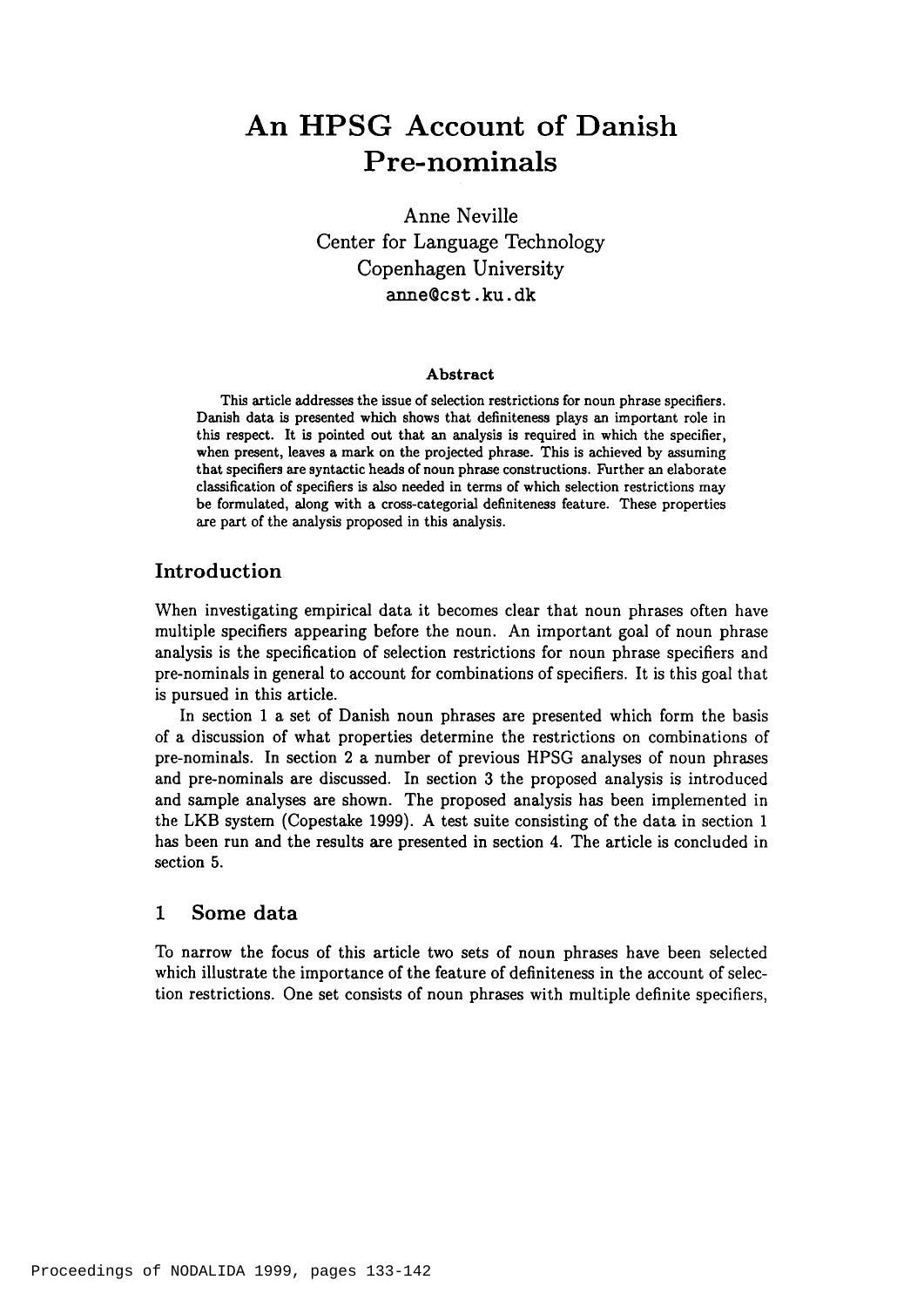as shown in (1), and the other set contains pre-nominals showing the dependence between specifiers and adjectives wrt. definiteness, as shown in (2).

- (1) a. denne min begejstring (this my enthusiasm)
	- b. denne den sidste Rabbit-bog (this the last Rabbit book)
	- c. jeres den gamle grammofon (your the old record player)
	- d. deres den nærmeste nabo (their the nearest neighbour)
	- e. hende den tossede malerinde (her the crazy painter)
	- f. ham den forsvundne dreng (him the missing boy)
- (2) a. de tre mindste skoler (the three smallest schools)
	- b. \* tre mindste skoler (three smallest schools)
	- c. de mange smukke ting (the many beautiful things)
	- d. \* de mange smukkeste ting (the many most beautiful things)

All the examples in (1) contain two definite specifiers. In (la) the demonstrative specifier *denne* precedes a possessive specifier. In (lb) the demonstrative specifier *define* precedes the definite article. In (Ic) and (Id) the possessive specifiers *jeres* and *deres* likewise precede the definite article. Finally, in (le) and (If) the personal pronoun specifiers *hende* and *ham* precede the definite article<sup>1</sup>. To account for these combinations, ruling out all other combinations, a detailed classification of definite specifiers is required. In (2) definiteness determines the possibility of combining specifiers and adjectives. In (2a) the specifier *tre* (three) combines with the definite adjective *mindste* (smallest). However, the unacceptability of (2b) indicates that this combination is licensed by the presence of the definite article. (2c) and (2d) show that *mange* (many) does not allow a following definite adjective, irrespective of the presence of a preceding definite article. Thus definiteness is not confined to the description of specifiers, but it is also relevant to the analysis of adjectives.

## **2 Previous analyses**

A number of analyses of pre-nominals have been proposed within the framework of HPSG. Pollard & Sag (1994) propose a noun phrase analysis which is an NP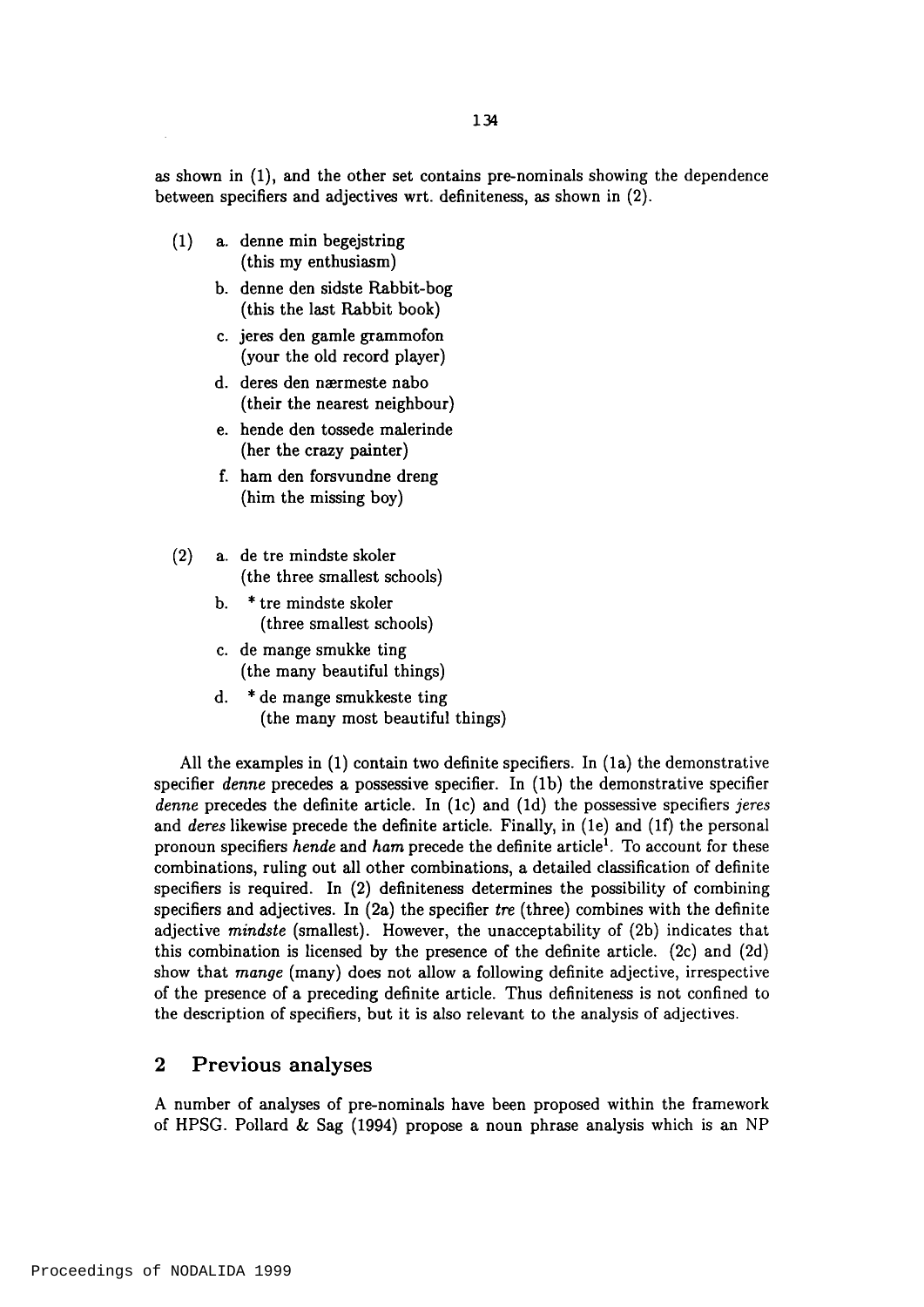analysis for English. Pre-nominals are divided into specifiers and modifiers, and one specifier is allowed in an NP. The specification of selection restrictions consequently does not become relevant<sup>2</sup>. A series of alternative analyses have been put forward since (Netter 1994, Kolliakou 1995, Allegranza 1998, Kathol 1998 and Börjars 1994).

Netter (1994) proposes a "DP" analysis for German. DP is in quotes because the analysis is not a DP analysis in the traditional sense (Abney 1987 and Dclsing 1993). It is a DP analysis in the sense that the determiner is the head. However, determiners and nouns are assumed to be subtypes of a common nominal supertype. This means that both a noun phrase with a determiner and a noun phrase without a determiner may function as a maximal nominal phrase. Netter's analysis allows for multiple specifiers, in theory. However, he makes no attempt to specify selection restrictions.

Kolliakou (1995) also proposes a "DP" analysis, for Greek. It is a DP analysis in the same sense as Netter's analysis. However, Kolliakou's nominal type hierarchy is much more detailed than Netter's, and in addition to determiner and noun types she proposes demonstrative, numeral and adjective, all as subtypes of a common nominal supertype. Her analysis allows for multiple specifiers, and she specifies selection restrictions for them in terms of the nominal type hierarchy. Significantly, her analysis covers quantifying specifiers. Kolliakou's analysis covers a wide range of noun phrases. Her hierarchy is developed for Greek, and does not account for the Danish data, though.

Allegranza (1998) puts forward an "NP" analysis for Italian. Here NP is in quotes because it is not an NP analysis in the traditional sense (Chomsky 1970) and Jackendoff 1977). The noun is the syntactic head, but he introduces a marking feature by way of which the specifier non-head leaves a mark on the projected noun phrase. The value of the marking feature is a nominal type hierarchy as in the above-mentioned analyses. In his analysis determiner is a common supertype of a number of nominal subtypes. Allegranza's analysis likewise accounts for multiple specifiers, and selection restrictions are based on the determiner type hierarchy. His analysis also covers quantifying specifiers. Like Kolliakou's analysis, Allegranza's analysis covers a wide range of noun phrases. His analysis is developed for Italian, and again does not account for the Danish data without modifications.

Kathol (1998) proposes another "DP" analysis for English. Kathol also bases his analysis on a nominal type hierarchy, where determiner and nouns are subtypes of a common type. But like Pollard and Sag's analysis, his analysis only allows for one specifier, which makes it unable to account for multiple specifiers.

Finally, Börjars (1994) proposes an analysis very similar to Pollard and Sag's account. Consequently it has the same drawbacks as their account. However, it is interesting because it introduces definiteness as a syntactic primitive. It has already been shown how definiteness plays an important role in specifying selection restrictions. Borjars does, however, not explore the full potential of the feature.

The analyses referred to here serve to show that two properties of noun phrase analysis are important. Firstly, an analysis is required in which the specifier, when present, leaves a mark on the projected phrase. This can be achieved either by assuming that the specifier is the syntactic head, or by introducing a marking feature by way of which the specifier marks the projected noun phrase. Secondly, an elabo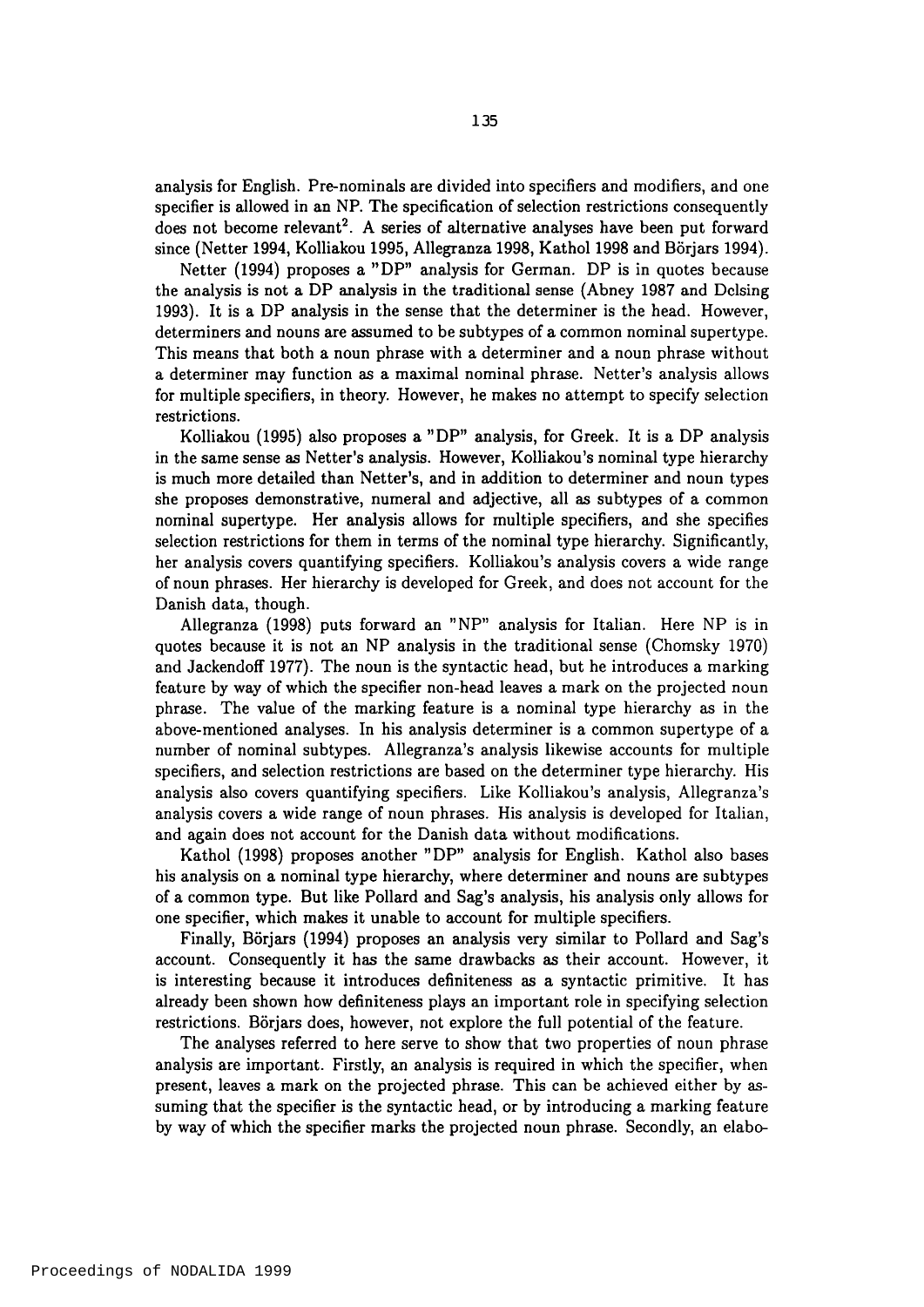rate classification of specifiers is needed in terms of which selection restrictions may be formulated. Börjars' account further supports the observation that definiteness is a key feature in the analysis of noun phrases.

#### **3 Proposed analysis**

The analysis here builds on ideas from the accounts presented in section 2. A division into modifier and specifier pre-nominals is assumed where specifiers are analyzed as heads selecting their non-head sister. It is based on a subtyping of the HPSG *head* type into a hierarchy of adjectival and nominal types. It sets itself apart in a number of ways. First and foremost the analysis is distinguished by its emphasis on definiteness. This is reflected by the detail with which definite pronouns are subtyped, and by the adoption of a separate feature of definiteness pertaining to all adjectival and nominal categories. The subtyping of *adjectival-nominal* is shown in  $(3).$ 



The attribute DEF is defined for the *adjectival-nominal* type, which means that it is inherited by all the subtypes of *adjectival-nominal.* The type hierarchy and the assumption that specifiers are syntactic heads of noun phrase constructions enable an account of the data in section 1. In the following two sample analyses are presented. The sample noun phrases are *hende den tossede malerinde* (her the crazy painter) and *tre mindste skoler* (three smallest schools).

In (4) the lexical entry and thus selection restriction for the personal pronoun specifier *hende* (her) is shown.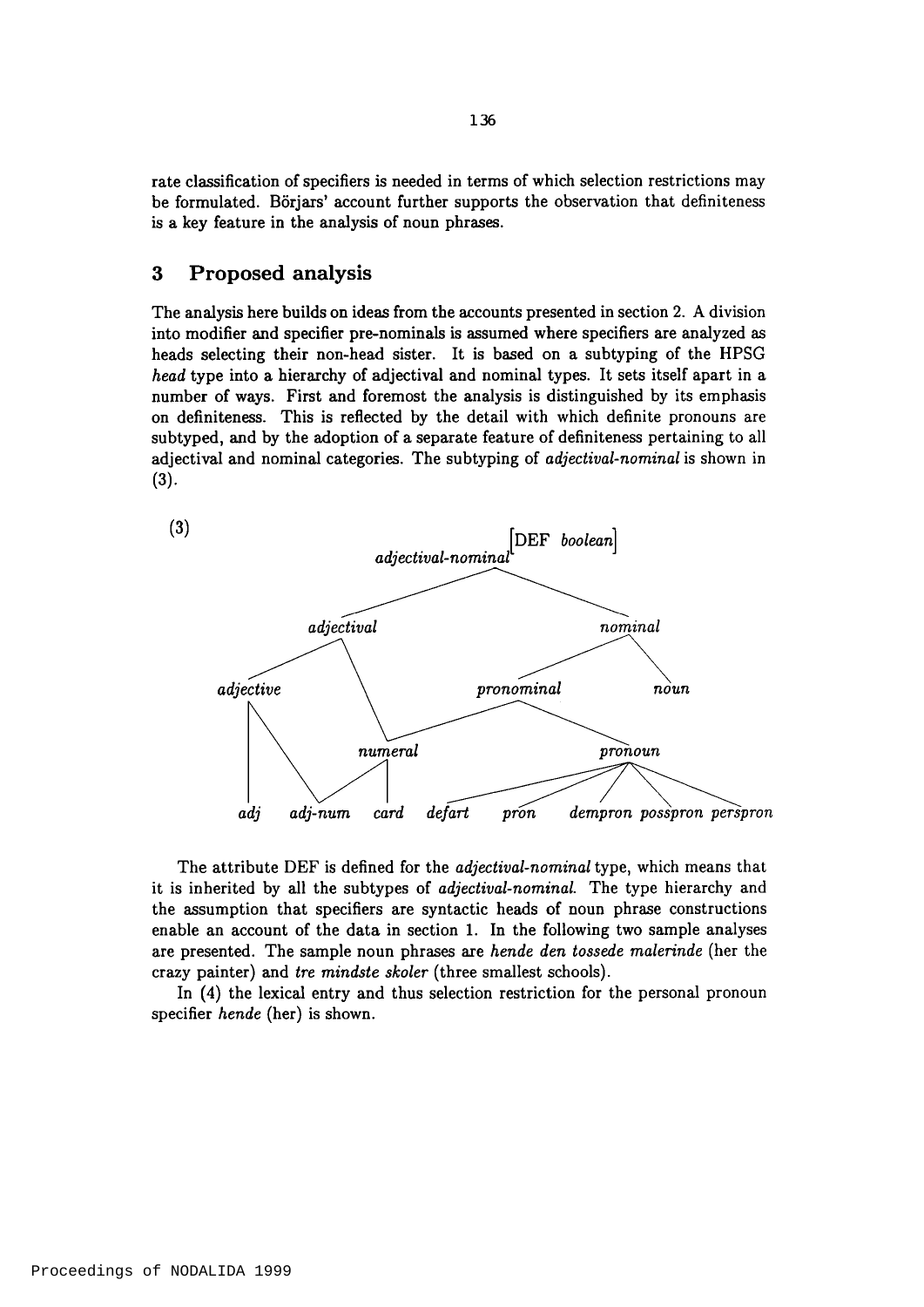

The value of HEAD in (4) shows that *hende* is of type *perspron* and DEF+. The P-SPR attribute indicates whether *hende* projects a maximal noun phrase or not. (4) further shows that *hende* is a specifier, the value of the SPEC attribute is a list restricting its non-head selectee. The selection restriction is that the selectee must be a *nominal*, but not a *perspron*. In addition it must be DEF+ and SPR+, i.e. already maximal..

In (5) the analysis of the noun phrase *hende den tossede malerinde* (her the crazy painter) is given.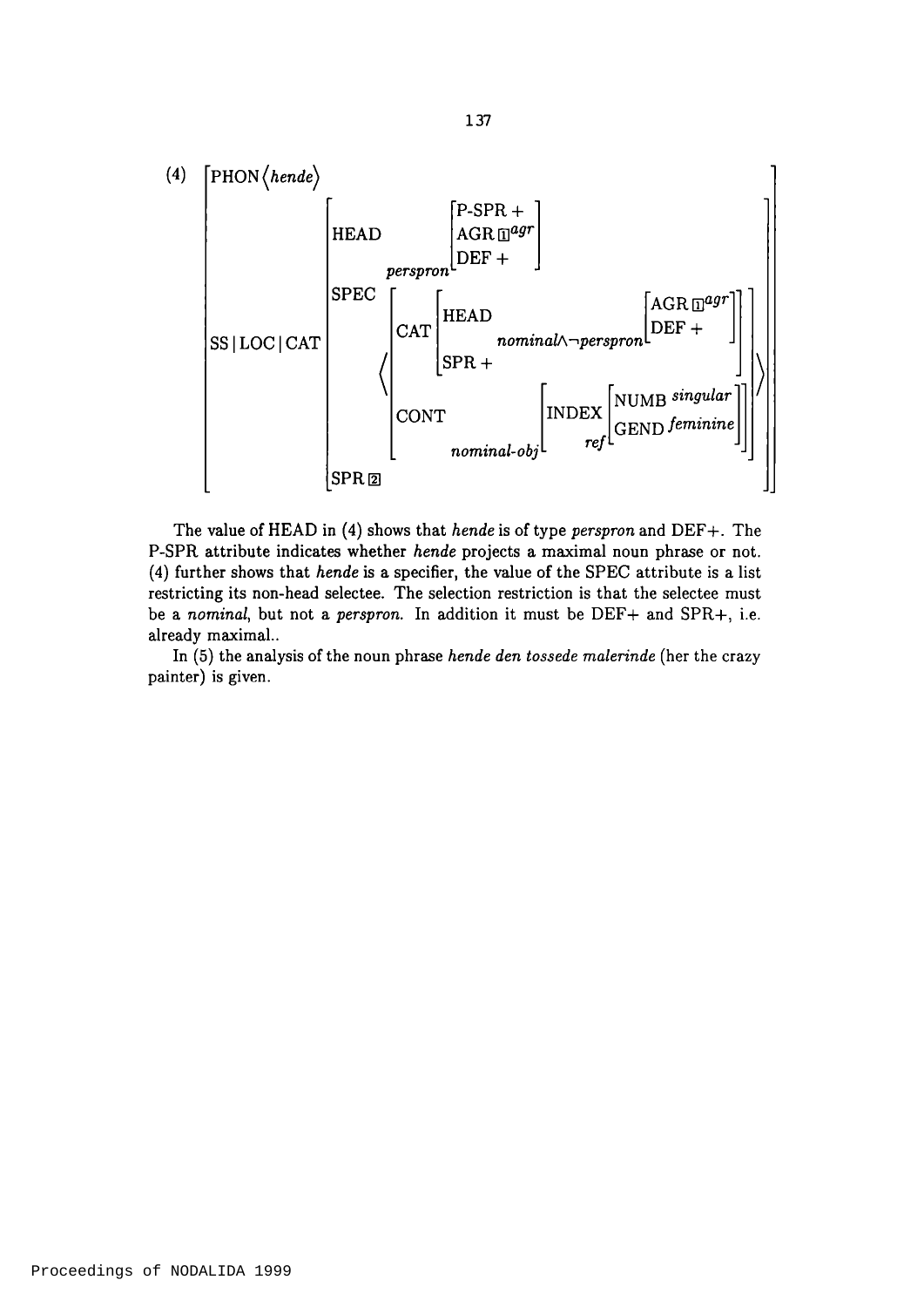

*hd-spec-ph*

(5) shows that the noun phrase is indeed a maximal well-formed noun phrase. The selection restriction has been resolved by the unification of the underspecified selection constraint and the actual occuring constituent headed by a definite article, *defart.* The value of the specifier head's P-SPR attribute is structure shared with the SPR value of the projected phrase, the latter indicating whether the phrase is a maximal noun phrase, which it is in this case as it is SPR+.

In (6) and (7) the lexical entries for the cardinal specifier *tre* (three) are shown.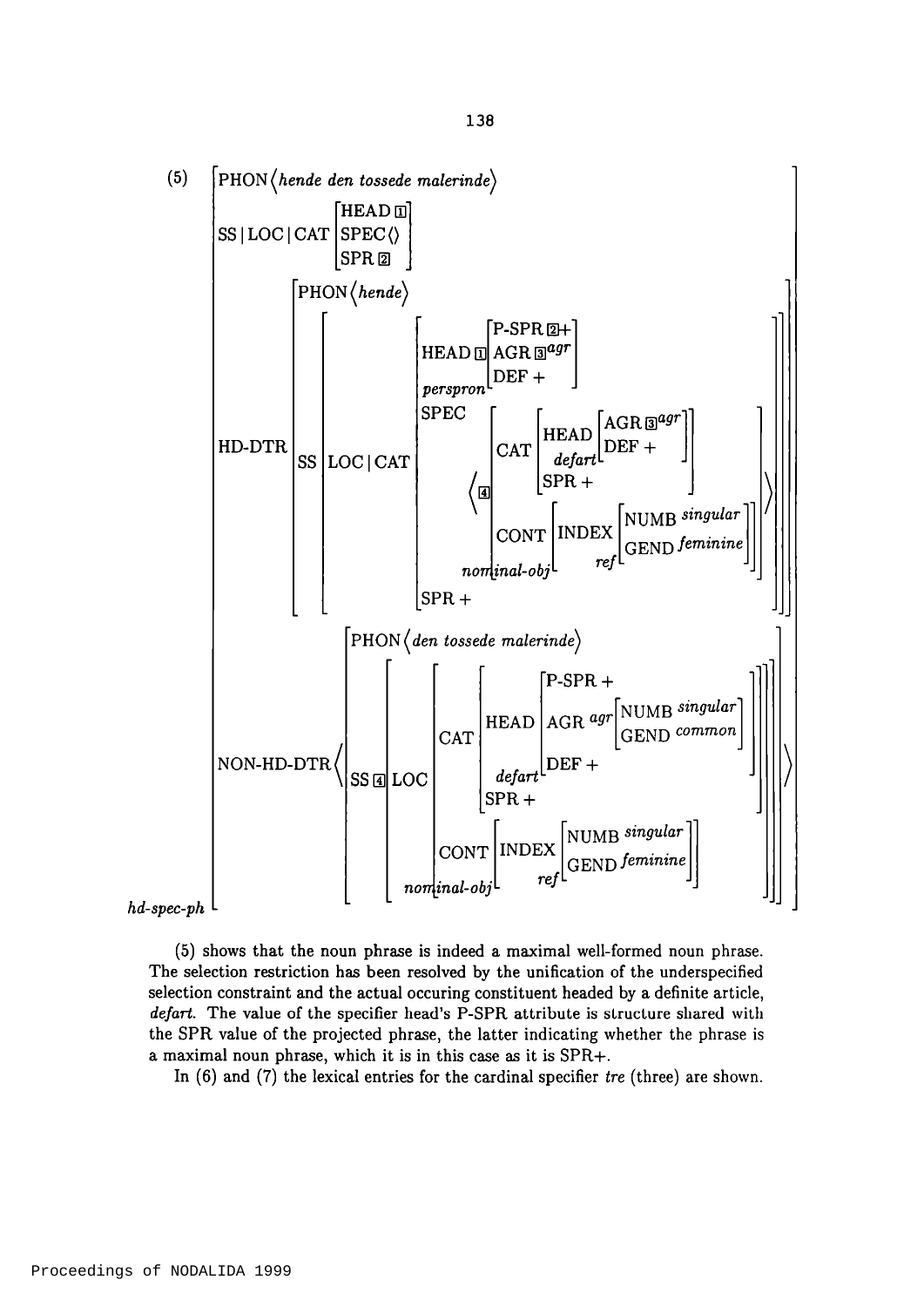

There are two entries for *tre* (three), and only (6) projects a maximal noun phrase because it is P-SPR+. The selection restriction for this version is something which is not *pronominal* and DEF—. The other version, (7), does not project a maximal phrase. The constraint on its selectee is also something which is not *pronominal,* however, there is no constraint on the value of DEF.

In (8) the analysis of *tre mindste skoler* (three smallest schools) is shown.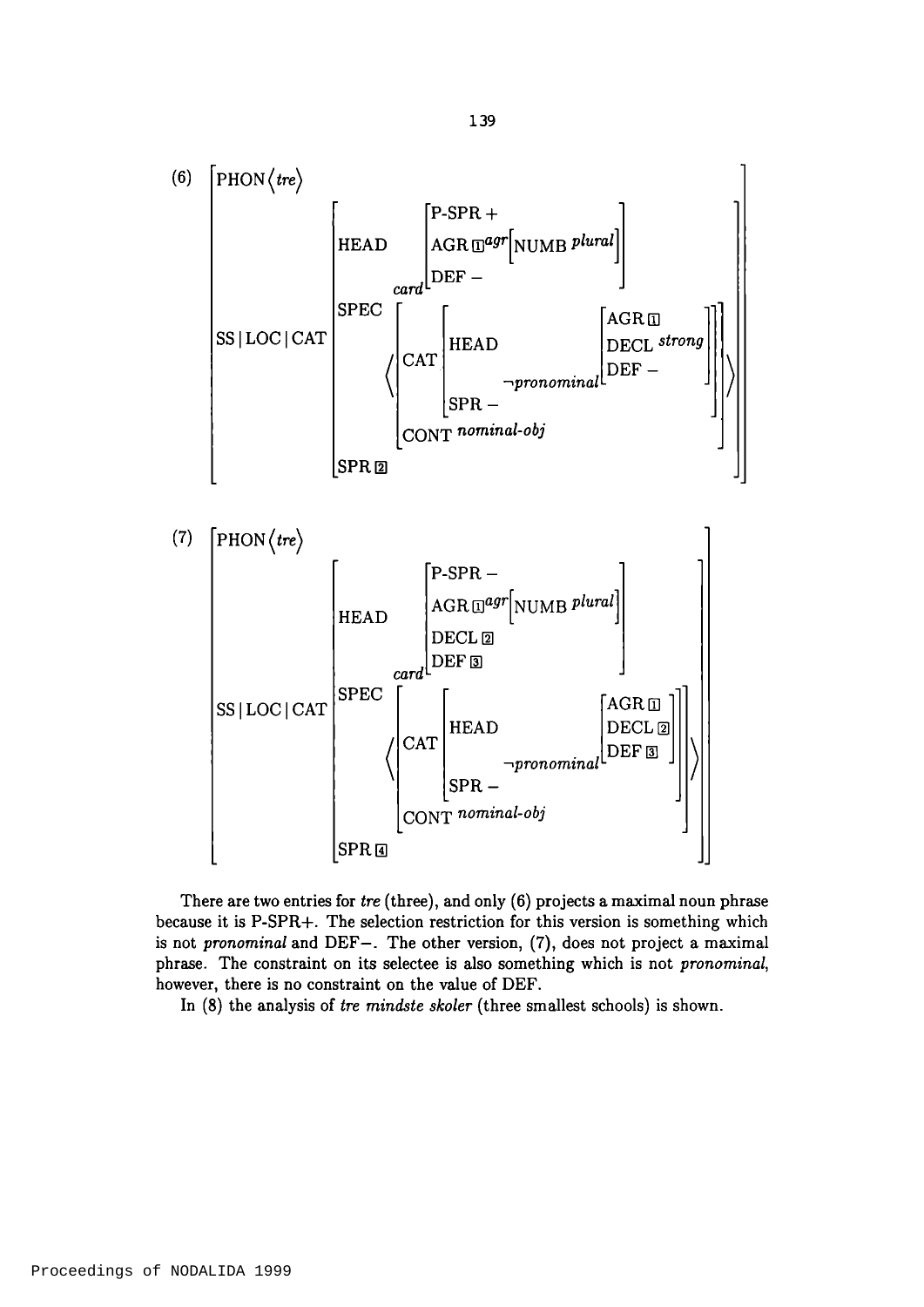

 $hd$ -spec-ph

(8) shows that this phrase is not a maximal well-formed noun phrase. The selection restriction has been resolved by the unification of the underspecified selection constraint and the non-head constituent headed by an adjective, i.e. *adj.* The value of the specifier head's P-SPR attribute is again structure shared with the SPR value of the projected phrase. The projection is SPR— and consequently not a maximal noun phrase. What is important to note is that the version of the cardinal which projects maximal phrases cannot be used here as it constrains its selected constituent to be DEF-, but *mindste skoler* (smallest schools) is headed by a DEF+ adjective.

The two analyses show how specifier heads, the hierarchy and the definiteness feature are exploited to achieve correct analyses of the data.

#### **4 Test w ith LKB**

The proposed analysis of Danish noun phrases has been implemented in the LKB system which is a grammar and lexicon development environment for use with constraint-based formalisms (Copestake 1199). The system has been extensively tested with grammars based on HPSG theory. To test the analysis, a test suite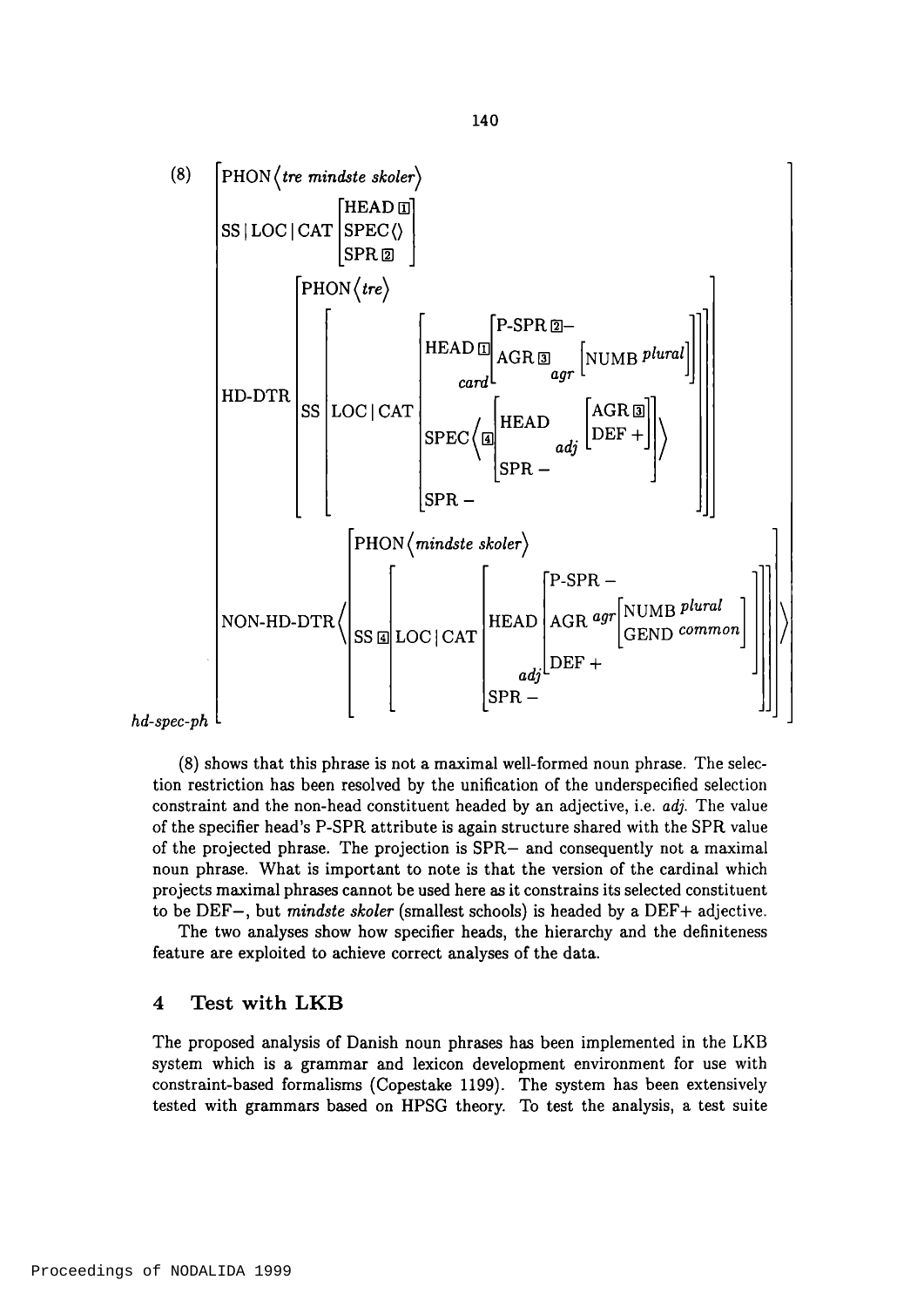consisting of the data in section 1 has been parsed with the implemented grammar. The results are shown in (9)

(9) 1 denne min begejstring 1 2 denne den sidste Rabbitbog 1 3 jeres den gamle grammofon 1 4 deres den nærmeste nabo 1 5 hende den tossede malerinde 2 6 ham den forsvundne dreng 2 7 de tre mindste skoler 2 8 \* tre mindste skoler 0 9 de mange smukke ting 2 10 \*de mange smukkeste ting 0 ;;; Total CPU time: 1240 msecs

The figure after each phrase gives the number of parses found. Examples 5, 6 and 9 get two parses. This is because the definite article and demonstrative pronoun have identical surface forms. Importantly the grammar correctly rules out 8 and 10.

#### **5 Conclusion**

In this article it has been pointed out that an important aspect of noun phrase analysis is the specification of selection restrictions for noun phrase specifiers in order to account for the combination of multiple specifiers. Danish data was presented which showed that definiteness plays an important role in this respect. This was reflected by the noun phrases containing multiple definite specifiers, and it was further shown that definiteness also plays a role among numerals and adjectives. A number of previous HPSG noun phrase accounts were discussed, and it was noted that they point towards two important properties of noun phrase structure. Firstly, specifiers must mark their projections. Secondly, a detailed classification of specifiers is required. An analysis was then presented which incorporated these properties together with a cross categorial definiteness feature to account for Danish noun phrase structure. The analysis has been implemented in the LKB system, and the results of parsing the Danish data were included, showing that the implementation, hence, the analysis, indeed provides an adequate analysis of the presented Danish noun phrases.

#### **Footnotes**

<sup>1</sup> Hansen (1994) provides a description of the semantics of these constructions.

<sup>2</sup>In Pollard & Sag (1994) specifiers are categorized as functionals, i.e. words the semantic content of which "is purely logical in nature (perhaps even vacuous)" (Pollard & Sag 1994:45). In Pollard & Sag (1994:344-393), however, it is pointed out that many specifiers have semantic content and may take their own complements and specifiers, giving rise to complex specifier phrases which do in fact contain several specifiers. It is not quite clear whether a re-classification of such specifiers as non-functionals is intended in which case the SPEC attribute would be appropriate for